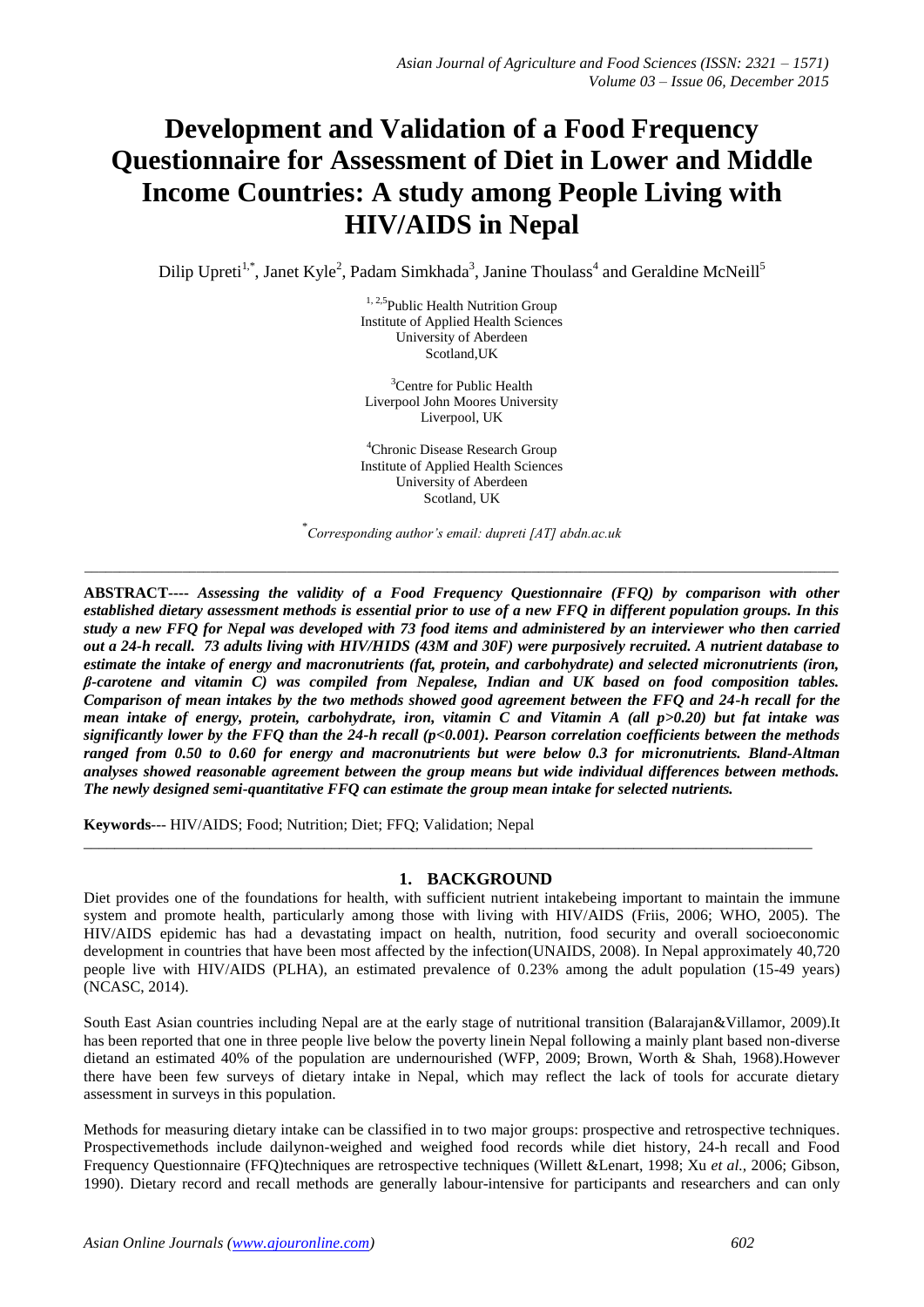cover a very short period of time. FFQs are widely used as a more convenient tool to measure the habitual dietary intake in large-scaleepidemiological studies(Wrieden*et al*., 2003; Willett &Lenart, 1998;Gibson, 1990).The aim of an FFQ is to assess the frequency, e.g. daily, weekly or monthly, with which certain food items or food groups are consumed during the specified time period.Because FFQs lower the respondent burden, they are suitable for large-scale surveys in literate populations as they may beself-completedandcan be sent and returned by mail. In populations with low literacy rates FFQs may be interviewer administered, which has the added benefit of reducing errors in completion of the FFQ.FFQs can be developed and modifiedaccording to the research requirements and thepopulationin which they will be used(Willett &Lenart, 1998).

Development and validation of each FFQ in the target population is essential so that the FFQ can list all the foods, which are common in that community and can be used with confidence(Willett &Lenart, 1998). The main aim of this study was to assess the validity of an FFQ designed for assessing the diet of HIV positive people in Nepal with a 24-h recall as a reference method. Similarly, a repeated 24-h recall was carried out among the 20 sub-sample of the study population on two consecutive days to assess the variation of dietary behavior.

## **DEVELOPMENT OF THE FFQ**

## **2. METHODS AND MATERIALS**

**Literature review**: Literature relating to development and validation of FFQs were reviewed (Roumelioti&Leotsinidis, 2009; Shahar*et al.*, 2003; Cade *et al.*, 2002; Willett &Lenart, 1998). A MEDLINE, EMBASE, PUBMED, SCOPUS, COCHRANE Library, CINAHL and Google Scholar search was completed using search terms (FFQ, 24-h recall, diet, food, study, Nepal, India, Pakistan and Asia). A food list with 54 different foods was developed from existing questionnaires used in studies of diet in Nepal (Ohno*et al.*, 2006; Ohno*et al.*, 2005; Sudo*et al*., 2005; Ohno*et al.*, 1997; Hirai *et al*., 1993), India (Bharathi*et al*., 2008; Pandey *et al*., 2005) and Pakistan (Saleheen*et al*., 2009) was developed.

**Identification of commonly consumed food items:** An open ended self-administered questionnaire was used to identify the common foods in the diet of Nepal among 30 individuals in the Nepalese community in Aberdeen, Scotland; preference was given to those who werenewly arrived from Nepal. Interviewer administered 24-h recalls were conducted among 34 subjects from the same community to identify additional foods in their diet. All subjects were asked about their habitual portion size using standard household measurement units, e.g.; ladle, bowl, plate, thal (traditional dinner plate in Nepal), glass, teaspoon, table spoon, cup and mug.

**Finalization of foods list for FFQ**: The common foods from the Nepalese community in Aberdeen and foods identified from existingFFQs found in the literature review were combined to produce a final list of 73 food items. These foods were divided into eight different food groups which were listed in order of frequency of consumption: tea and hot beverages; cereals and starchy foods;daal (lentil soup), vegetable and mixed curries; green salads and pickle;fish and meat; milk and milk products; fruit and high sugar and fat foods (sweets, cookies, savouryfried foods and nuts). The FFQ also included a section that allowed participants to report any foods or beverages not included in the questionnaire so that the nutrient intake from these food items could be included in the analysis.Table 1 outlines the number of food items in each of the eight groups.

| <b>Categories of food</b>             | Number of food<br>items |
|---------------------------------------|-------------------------|
| Tea and hot beverages                 | 2                       |
| Cereals and starchy food              | 13                      |
| Daal (lentils), vegetable and curry   |                         |
| Green salads and pickle               | 6                       |
| Fish and meat                         | 10                      |
| Milk and milk products                |                         |
| Fruits                                | 12                      |
| Sweets, cookies, fried foods and nuts | 19                      |
| <b>Totalnumber of food items</b>      | 73                      |

Table 1: Food categories and total food items in the initial FFQ

Because the diet in Nepal varies with season, for each food the seasonality of consumption was divided into four different categories: 'almost never' (less than once a month throughout the year), 'at festival times only' ("dasain&tihar"; 15 days per year), 'seasonal only' (3 months per year) and 'all year round'. For foods eaten at festival times, in season or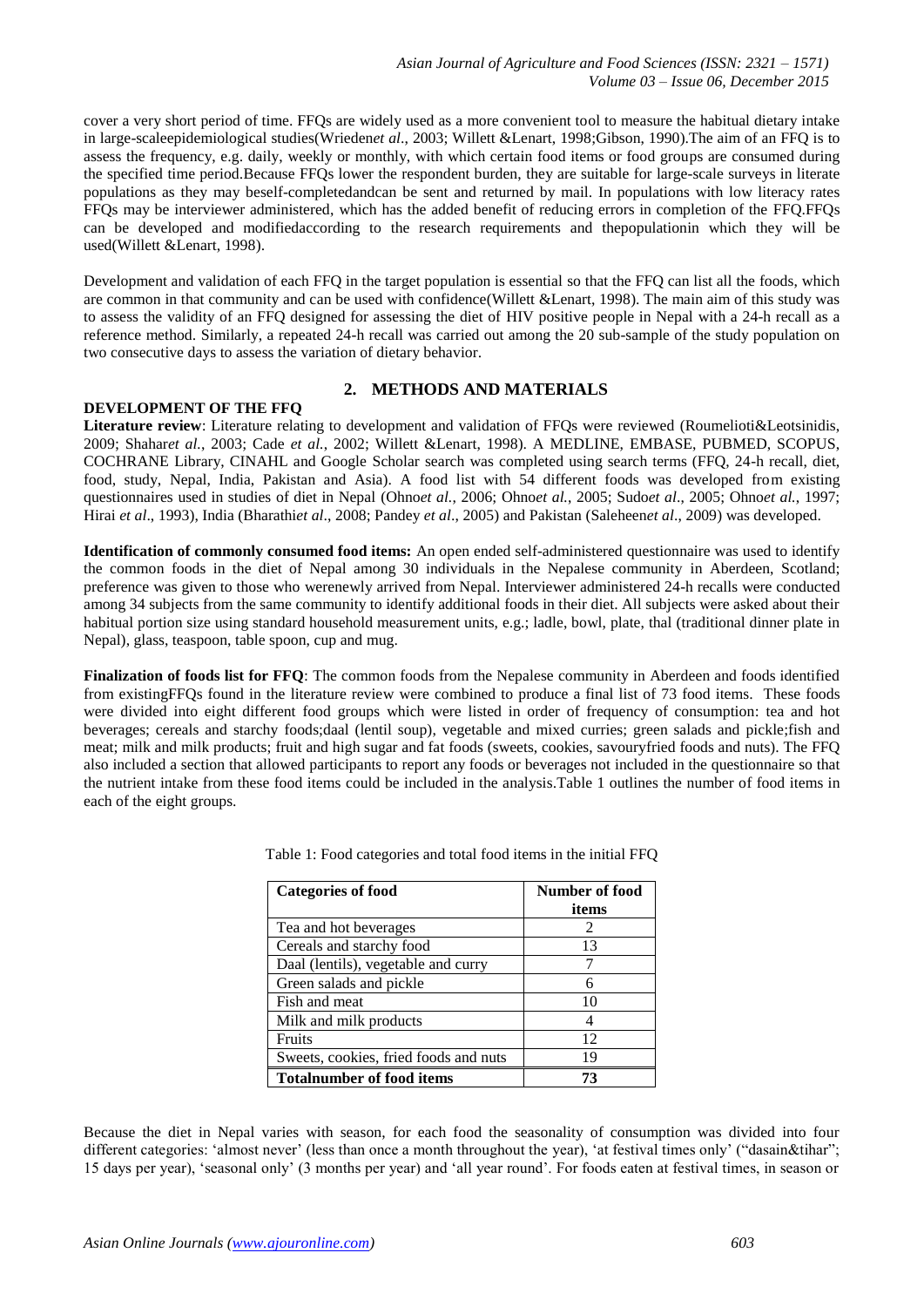all year the frequency of consumption during the appropriate season for each food item was recorded using eight frequency categories: 1/month, 2-3/month, 1/week, 2-4/week, 5-6/week, 1/day, 2/day and 3+/day.

**Food portion size:** Food measure units and weight per serving were taken from Nepalese food tables where possible(DFTQC, 2007; DFTQC, 2004). If the food was not listed in Nepalese food tables then Indian food tables were used(Chiplonkar&Agte, 2007; Gopalan*et al.*, 2007; Pasricha&Rebello, 1982; CFTRI, 1981). For some food items (e.g. sugar, boiled egg) the UK food portion size was used(FSA, 2002;Davies & Dickerson, 1991). The food weight per serving unit was not available for a few foods e.g. tomato chutney, mixed chutney, beaten rice (rice flakes), mutton curry or dalmooth (savouryfried lentils and split gram). The weights of typical portions of these food items were measured on three separate occasions in different Nepalese homes in Aberdeen, using digital kitchen scaleswith the average value beingused for the calculation of nutrient intake from the FFQ. Weights of typical portions werelater measured in Nepalese households, whichshowed good agreement with the values from the UK Nepali households. Colour food photographs of the unit of measurement of common foods (e.g. vegetable curry, rice anddaal) and standard Nepalese household items (e.g. ladle, cup, katori (small bowl) and plate) were alsoproduced to assist the assessment of uniform portion size during administration of the FFQ.

The draft FFQ was piloted among 25 Nepalese residents of Aberdeento test the food list and identify commonly used measures for estimating portion size and to help to identify any possible problems that could arise during the process of data collection in Nepal. No potential problems were identified at this stage. The HIV status of these participants was not ascertained.

#### **Development of the food composition database**

As this semi quantitative FFQ was designed to assess the diet of PLHA, the main aim was to estimate the intake of energy and macronutrients (protein, fat and carbohydrate) and some selected micronutrients (iron, carotene and vitamin C), which may influence immune function. Nepalese food composition tables were used as a main source of nutrient composition data to develop the nutrient database for cooked and raw food as appropriate(DFTQC, 2007; DFTQC, 2004). If foods were not available in the Nepalese food tables, the Indian (Chiplonkar&Agte, 2007; Gopalan*et al*., 2007), then the UK (McCance&Widdowson, 2006) food tables were used. Table 2 shows the details of the source of nutrient composition of food items includedin the FFQ database. As long as the food composition was likely to be similar (e.g. tea, doughnuts, biscuits) then The UK and Indian food composition tables were used. The nutrient composition of a few foods had to be estimated from similar foods or from ingredient values. For example the energy value for gundruk (a traditional Nepalese curry made from fermented green leaves for example mustard leaves) was estimated using mustard leaves. Local recipes were calculated for six food dishes (chicken curry, mutton curry, sarbat (home-made juice), tomato chutney, radish chutney and gundruk chutney).

| <b>Nutrients</b>   | Nepal <sup>a</sup>           | India $\overline{b}$ | UK <sup>c</sup> | Recipe<br>calculation | <b>Estimated</b><br>from similar<br>food <sup>c</sup> | <b>Total</b> |  |  |
|--------------------|------------------------------|----------------------|-----------------|-----------------------|-------------------------------------------------------|--------------|--|--|
| <b>FFO</b>         | <b>Nunmber of food items</b> |                      |                 |                       |                                                       |              |  |  |
| Energy (kcal)      | 36                           | 6                    | 26              | $\overline{4}$        |                                                       | 73           |  |  |
| Fat $(g)$          | 37                           | 6                    | 26              | $\overline{4}$        | $\Omega$                                              | 73           |  |  |
| Protein $(g)$      | 37                           | 6                    | 26              | 4                     | $\Omega$                                              | 73           |  |  |
| Carbohydrate(g)    | 37                           | 6                    | 26              | 4                     | $\Omega$                                              | 73           |  |  |
| Iron $(mg)$        | 33                           | 10                   | 26              | 4                     | $\Omega$                                              | 73           |  |  |
| Carotene $(\mu g)$ | 21                           | 17                   | 31              | 4                     | $\Omega$                                              | 73           |  |  |
| Vitamin $C(g)$     | 21                           | 18                   | 30              | 4                     | $\Omega$                                              | 73           |  |  |
| 24 h recall        |                              |                      |                 |                       |                                                       |              |  |  |
| Energy (kcal)      | 35                           | 6                    | 26              | 6                     |                                                       | 73           |  |  |
| Fat $(g)$          | 35                           | 6                    | 26              | 6                     |                                                       | 73           |  |  |
| Protein $(g)$      | 35                           | 6                    | 26              | 6                     |                                                       | 73           |  |  |
| Carbohydrate(g)    | 35                           | 6                    | 26              | 6                     |                                                       | 73           |  |  |
| Iron $(mg)$        | 31                           | 10                   | 26              | 6                     |                                                       | 73           |  |  |
| Carotene $(\mu g)$ | 25                           | 15                   | 27              | 6                     |                                                       | 73           |  |  |
| Vitamin $C(g)$     | 29                           | 11                   | 27              | 6                     |                                                       | 73           |  |  |

Table 2: Sources of food composition data in the nutrient database

**<sup>a</sup>**DFTQC (2006/7), **<sup>a</sup>** DFTQC (2006/7a) and **<sup>a</sup>** DFTQC (2004)

<sup>b</sup>Chiplonkar (2007)

<sup>e</sup>McCance and Widdowson's (2006)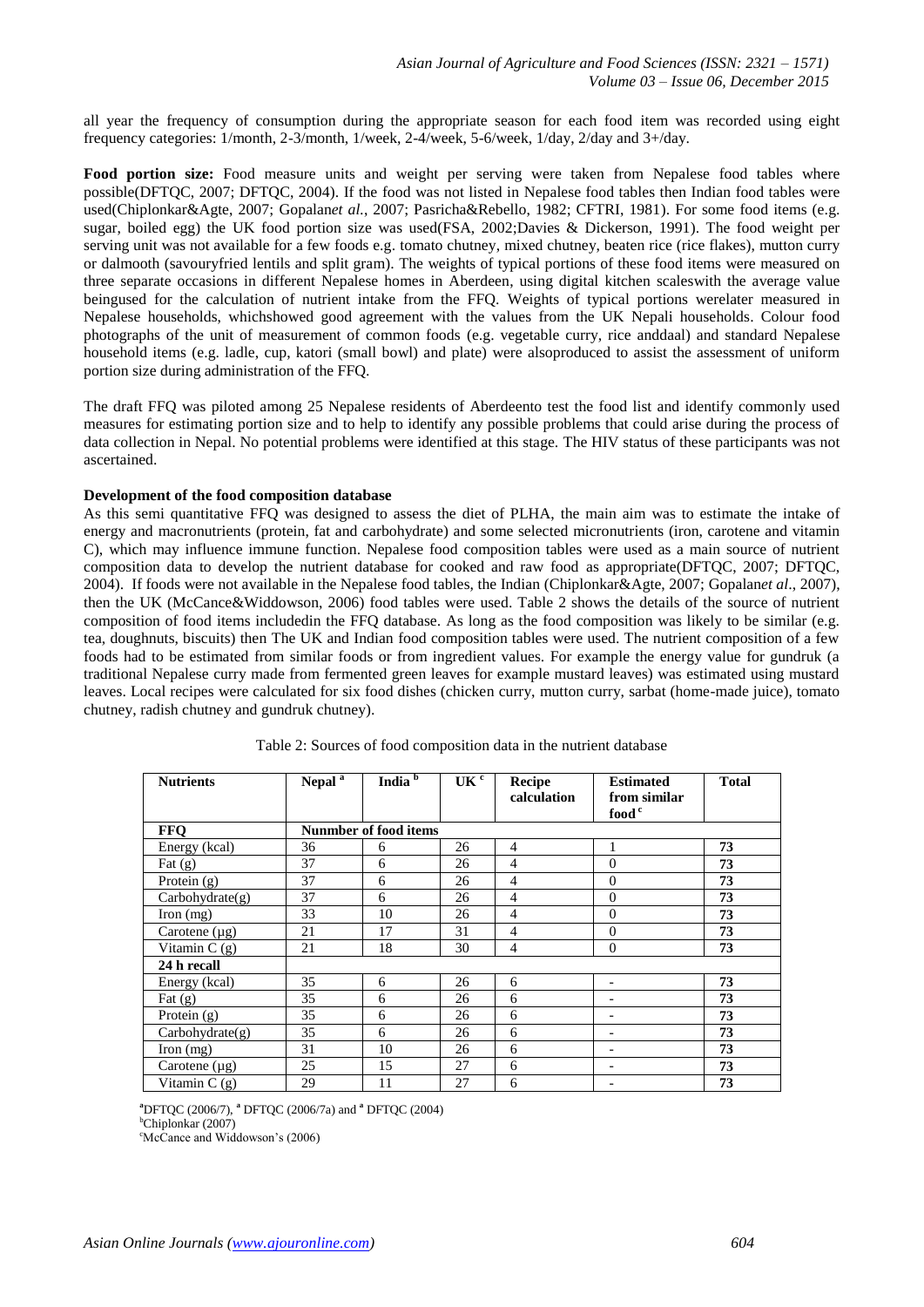## **24-h RECALL**

All the subjects were asked to recall their exact food intake during the preceding day (from waking in the morning to going to bed in the evening). All foods and beverages consumed by respondents including quantity (number of portions), frequency, brand name (where known) and cooking method were recorded by the researcher. Probing was used to help the respondent remember all foods consumed throughout the day including any additional food or nutrient supplements(Thompson & Byers, 1994;Gibson, 1990), as one study found that respondents with interviewer probing reported 25% higher dietary intake in comparisons without probing (Campbell &Dodds, 1967).

## **VALIDATION STUDY**

This study involved cross-sectional data collection. As literacy in the population was not guaranteed, the FFQ and 24-h recall were designed for interviewer administration. FFQ and 24-h recall were conducted witha total of 73 PLHA from the Kathmandu valley and the Terai high-way regions of Nepal. A repeated 24-hrecall was carried out two days after the first recall. Every subject was requested for a repeated interviews however only 20 (8M and 12F) subjects were willing and available. Participants were recruited from local PLHA networksby convenience sampling.

**Data collection**: Data was collected January – March 2011, all subjects were invited to visit fieldworkers in local training and care centers to complete the study.The FFQ was embedded in a larger questionnaire covering general health and demographic information. The interview was completed in three stages. After consent was taken, thefirst stage wasto collect personal information (demographic and socio-economic) and knowledge on nutrition. Stage two was to collect dietary information using the newly designed FFQfollowed by a24-h recall. In the third stage the participants' height and weight were measured following standardized measurement procedure (Opsomer, Jensen & Pan, 2003) to allow calculation of Body Mass Index (BMI).

**Data and Statistical analyses**: All questionnaire and 24hr recall data were entered into SPSS version 18.0 (SPSS Inc., Chicago, IL, USA) for analysis.Demographic information was summarized and the average two readings of height and weight were calculated to measure the BMI of the subjects as weight  $(kg)$  / height  $(m)^2$ . Frequency and portion size of each food was linked with the newly compiled food composition data base to calculate daily nutrient intake for both the FFQ and 24-h recall.

To assess the quality of data entry and nutrient analysis from FFQ and 24-h recall 10% (N=8) participants were randomly selected. Nutrient values for each participant were manually calculated and all these manually calculated values were cross-checked with electronic data sheet of nutrients. There was not any difference in the result.

The intake of energy, fat, protein and carbohydrate were normally distributed,while those for iron, carotene and vitamin C were not normally distributed. Parametric and non-parametric statistical methods were therefore used as appropriate (Mean  $\pm$  standard deviation (SD), median and inter quartile range (IOR)). The difference between the estimated nutrient intakes for each dietary assessment method was tested using either a paired sample t test or Wilcoxon's signed rank test for paired data. The agreement between methods was assessed by Bland and Altman plots(Bland & Altman, 1986). Finally, agreement in ranking between the two methods was assessed by Pearson and Spearman rank correlation coefficients.

**Ethical Approval:** This study was reviewed and approved by the University of Aberdeen College of Life Sciences and Medicine Ethics Review Board (ref no: CERB/2010/5/459) and Nepal Health Research Council, Government of Nepal (ref: 1382). Written consent from participants was taken after the participant information sheet was read out by the interviewer and witnessed by another observer.

#### **3. RESULTS**

**Demographic characteristics**: Seventy three (M43; F30) participants were recruited to completed the validation study. Most of the subjects (85%) were of the economically active age group 20-39 years and 64% were taking Anti-Retroviral Therapy (ART). The participants' self-reported health status was good (14%) fair (61%) or poor (25%) and 88% were literate. The median BMI values for men and women were 20.4 kg/m<sup>2</sup>(IQR: 19.5; 23.8) and 20.9 kg/m<sup>2</sup> (IQR: 19.1; 24.5); respectively. 14% of subjects (M: 9% and F: 5%) were below the BMI cutoff point for underweight of 18.5 kg/m<sup>2</sup>.

**Daily nutrient intake:** The nutrient intake of the population as estimated from the FFQ and 24-h recalls is shown in Table 3. The daily energy intake from the FFQ and 24-h recall ranged from 938 kcal to 3602 kcal and 1042 kcal to 2909 kcal, respectively. Average daily intakes of energy did not differ significantly between the two methods; 2029  $\pm$  505 kcal from FFQ and  $2046 \pm 469$  kcal from 24-h recall ( $p = 0.745$ ). Similarly, there was no significant difference in the average intake of vitamin C ( $p = 0.829$ ), carbohydrate ( $p = 0.827$ ) or protein ( $p = 0.705$ ) between the two methods. Carbohydrates accounted for more than 74% of total energy intake by both methods. However, the FFQ fat intake estimates were significantly lower than the 24-h recall values ( $p<0.001$ ). Fat contributed only 13% of the total energy intake by the FFQ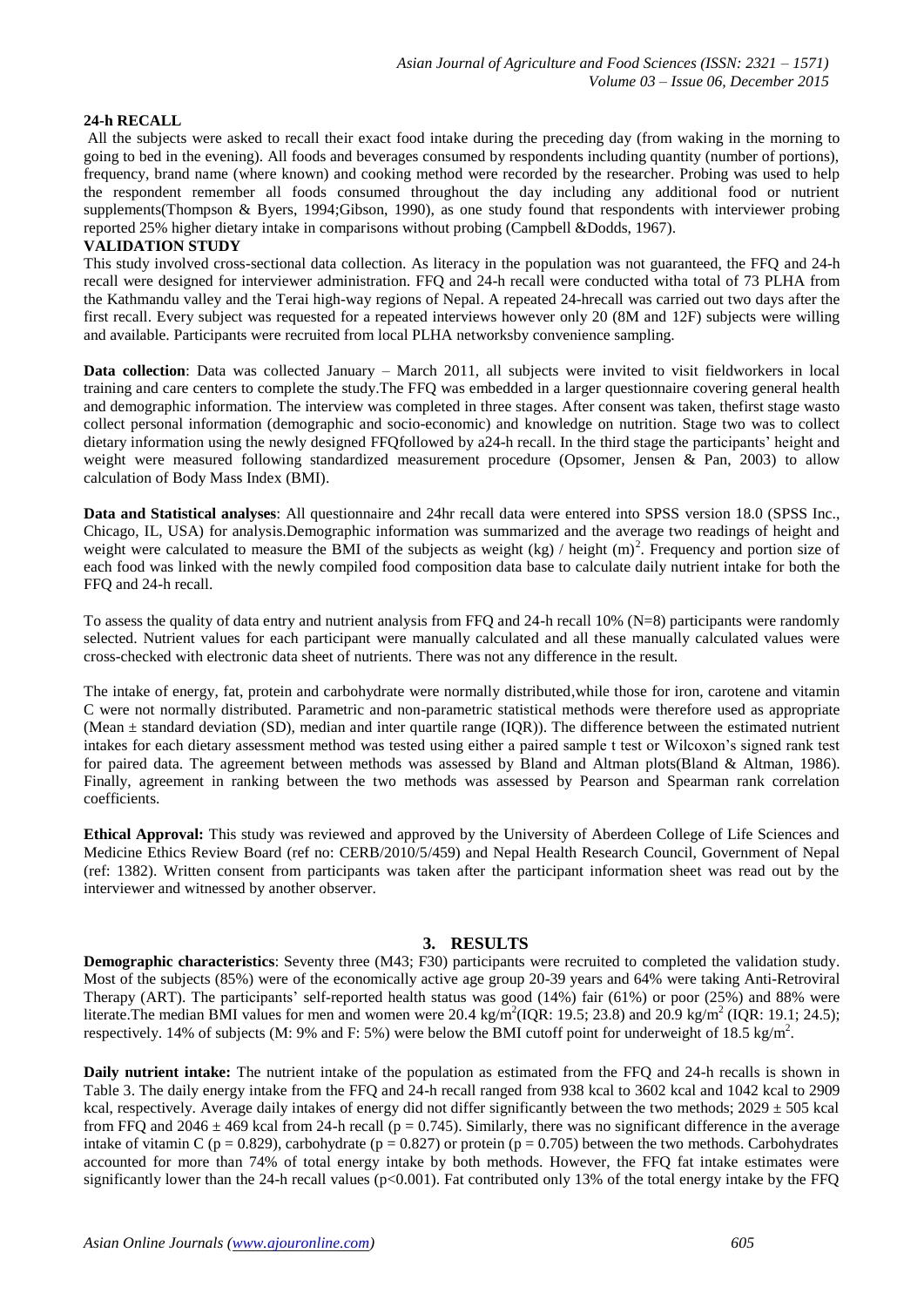and 16% from 24-h recall. Iron and carotene intakes were higher by the FFQ though the differences were not statistically significant ( $p = 0.204$  and 0.341; respectively).

|                                  | <b>FFQ</b>        |                     | 24-h recall      |                     | Significant    |            |
|----------------------------------|-------------------|---------------------|------------------|---------------------|----------------|------------|
|                                  |                   |                     |                  |                     | difference (p) |            |
|                                  | Mean±SD           | Median (IQR)        | $Mean \pm SD$    | Median(IQR)         | between        | between    |
|                                  |                   |                     |                  |                     | means          | medians    |
| All $(n=73)$                     |                   |                     |                  |                     |                |            |
| Energy (kcal/day)                | $2030 \pm 505$    | 1973(1737;2381)     | 2046±469         | 2034 (1763;2447)    | 0.745          | 0.769      |
| Fat                              | $20.0 \pm 13.0$   | 25.8 (20.4;39.4)    | $36.2 \pm 18.3$  | 35.2 (24.8;45.1)    | $0.001**$      | $0.001***$ |
| (g/day)                          |                   |                     |                  |                     | *              |            |
| $(\%$ of                         | $12.69 \pm 4.2$   | 12.3(9.9;15.1)      | $15.6 \pm 7.1$   | 14.8(11.7;18.2)     | $0.001**$      | $0.001***$ |
| energy/day)                      |                   |                     |                  |                     | $\ast$         |            |
| Protein                          |                   |                     |                  |                     |                |            |
| (g/day)                          | $60.0 \pm 15.8$   | 60.2 (49.2; 67.8)   | $60.7 \pm 16.1$  | 60.1 (51.2;72.4)    | 0.705          | 0.504      |
| $(\%$ of energy/day)             | $11.9 \pm 1.5$    | 11.8(10.8;12.6)     | $11.8 \pm 2.1$   | 11.6(10.4;12.9)     | 0.924          | 0.915      |
| Carbohydrate                     | $385.5 \pm 96.5$  | 376.9 (324.8;445.9) | $383.2 \pm 86.5$ | 380.4 (323.0;447.7) | 0.827          | 0.603      |
| (g/day)                          |                   |                     |                  |                     |                |            |
| (% of energy/day)                | $76.1 \pm 5.4$    | 77.3(73.1;79.8)     | $75.5 \pm 8.0$   | 76.24 (71.7;80.8)   | 0.523          | 0.433      |
| Iron (mg/day)                    | $18.0 \pm 5.3$    | 17.8(14.2; 21.0)    | $16.6 \pm 8.9$   | 14.8 (9.2;22.8)     | 0.204          | 0.118      |
| Carotene (µg/day)                | 2219±661          | 2165 (1746; 2626)   | $2082 \pm 1160$  | 1838 (1225;2459)    | 0.341          | $0.046*$   |
| Vitamin $C$ (g/day)              | $48.8 \pm 15.1$   | 47.5 (37.9; 57.9)   | $49.4 \pm 20.1$  | 49.9 (35.2; 61.5)   | 0.829          | 0.993      |
| Men $(n=43)$                     |                   |                     |                  |                     |                |            |
| Energy (kcal/day)                | $2186 \pm 517$    | 2133 (1877; 2499)   | 2266±439         | 2364 (2059; 2603)   | 0.320          | 0.232      |
| Fat                              | $32.0 \pm 13.5$   | 29.4(22.0;41.5)     | $37.5 \pm 17.9$  | 36.5(26.2;43.0)     | 0.061          | 0.061      |
| (g/day)                          |                   |                     |                  |                     |                |            |
| $(% \mathcal{L}_{0}^{\infty}$ of | $13.1 \pm 4.2$    | 12.6(10.4;15.2)     | $14.4 \pm 5.5$   | 13.6(11.6;16.9)     | 0.177          | 0.176      |
| energy/day)                      |                   |                     |                  |                     |                |            |
| Protein                          | $65.3 \pm 15.7$   | 64.4 (57.2;75.3)    | $65.8 \pm 7.3$   | 67.0 (56.4;76.9)    | 0.867          | 0.491      |
| (g/day)                          |                   |                     |                  |                     |                |            |
| (% of energy/day)                | $12.0 \pm 1.6$    | 12.1(10.9;13.1)     | $11.5 \pm 1.9$   | 11.4(10.2;12.4)     | 0.092          | 0.114      |
| Carbohydrate                     | $411.4 \pm 101.0$ | 415.7 (332.2;493.0) | $424.0 \pm$      | 414.8 (382.3;502.1) | 0.436          | 0.546      |
| (g/day)                          |                   |                     | 82.3             |                     |                |            |
| (% of energy/day)                | $75.3 \pm 5.6$    | 75.9 (71.8;79.7)    | $75.3 \pm 7.3$   | 76.1 (72.0;80.2)    | 0.996          | 0.847      |
| Iron (mg/day)                    | $18.3 \pm 4.8$    | 17.9 (14.9;20.5)    | $18.2 + 8.4$     | 17.6(10.8;25.1)     | 0.946          | 0.744      |
| Carotene (µg/day)                | $2170 \pm 568$    | 2140 (1821;2569)    | 2252±1221        | 1968 (1380;3008)    | 0.677          | 0.629      |
| Vitamin C (g/day)                | $50.3 \pm 15.2$   | 48.5 (37.6; 61.6)   | $51.5 \pm 18.2$  | 50.2(40.2; 62.1)    | 0.736          | 0.772      |
| Women $(n=30)$                   |                   |                     |                  |                     |                |            |
| Energy (kcal/day)                | $1804 \pm 394$    | 1829(1640;2003)     | $1731 \pm 306$   | 1815 (1537;1894)    | 0.159          | 0.192      |
| Fat                              | $24.6 \pm 11.1$   | 21.4(17.8;32.2)     | $34.3 \pm 18.8$  | 30.5(20.2; 53.3)    | $0.001**$      | $0.001**$  |
| (g/day)                          |                   |                     |                  |                     | $\ast$         |            |
| % of                             | $12.1 \pm 4.3$    | 11.1(8.9;15.1)      | $17.4 \pm 8.7$   | 16.9(11.8;24.6)     | $0.001**$      | $0.000***$ |
| energy/day)                      |                   |                     |                  |                     |                |            |
| Protein                          | $52.3 \pm 12.7$   | 52.8(43.6;61.6)     | $53.3 \pm 13.7$  | 53.2 (47.6;63.2)    | 0.669          | 0.861      |
| (g/day)                          |                   |                     |                  |                     |                |            |
| (% of energy/day)                | $11.6 \pm 1.5$    | 11.6(10.8;12.2)     | $12.3 \pm 2.4$   | 12.5(10.5;13.6)     | 0.146          | 0.106      |
| Carbohydrate                     | $348.4 \pm 77.7$  | 353.2(320.2;385.8)  | $325.4 \pm 54.0$ | 328.3 (294.7;346.7) | $0.042*$       | 0.072      |
| (g/day)                          |                   |                     |                  |                     |                |            |
| (% of energy/day)                | $77.3 \pm 5.0$    | 77.9(74.5;81.1)     | $75.8 + 9.0$     | 76.3 (70.6;81.4)    | 0.326          | 0.339      |
| Iron (mg/day)                    | $17.7 \pm 6.1$    | 16.9(12.6;21.2)     | $14.2 \pm 9.2$   | 10.3(8.2;18.6)      | 0.076          | $0.045*$   |
| Carotene (µg/day)                | $2287 \pm 781$    | 2229(1654;2847)     | $1837 \pm 1038$  | 1577 (1072;2377)    | $0.027*$       | $0.014**$  |
| Vitamin C (g/day)                | $46.6 \pm 14.9$   | 46.3 (37.1; 55.6)   | $46.2 \pm 22.6$  | 47.7(25.2;61.3)     | 0.911          | 0.658      |

Table 3: Nutrient intake from FFQ and 24-h recall among all participants, men and women.

\*p<0.05; \*\*p<0.01; \*\*\*p<0.001;  $a$  19- 50 years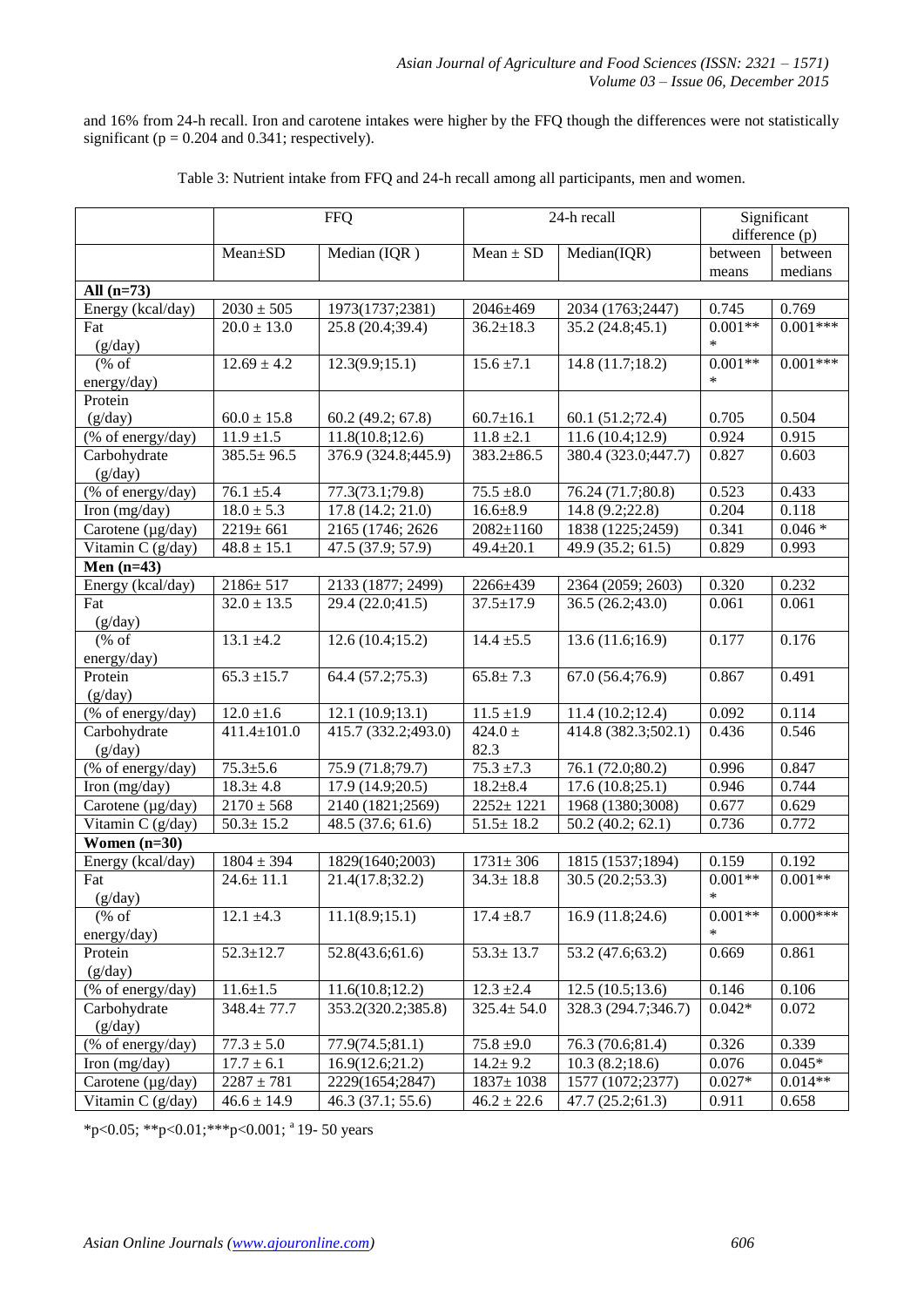**Individual agreement from Bland and Altman test**: Reasonable agreement between the mean nutrient intakes from the FFQ and 24-hrecall is demonstrated by the Bland and Altman method at group level. However, the 95% confidence intervals (CI) were fairly wide at individual level (Table 4). Figure1illustrates the individual agreement for energy between the two methods along with the 95%CI for the agreement.

Table 4: Individual agreement while comparing FFQ and 24-h recall from Bland and Altman test (n=73)

| Daily intake        | <b>Mean Difference</b> $(\pm SD)$ | 95% CI limits of agreement <sup>a</sup> |  |
|---------------------|-----------------------------------|-----------------------------------------|--|
| Energy (kcal)       | $-16.8 \pm 438.7$                 | 860.6; -894.2                           |  |
| Fat $(g)$           | $-7.2 \pm 16.7$                   | $26.2; -40.7$                           |  |
| Fat % of energy     | $-2.9 \pm 6.7$                    | $10.5$ ; $-16.3$                        |  |
| Protein $(g)$       | $-0.7 \pm 15.6$                   | $30.6; -32.0$                           |  |
| Protein % of energy | $0.03 \pm 2.2$                    | $4.5; -4.4$                             |  |
| CHO (g)             | $2.3 \pm 87.9$                    | $178.1; -173.6$                         |  |
| CHO % of energy     | $0.6 \pm 7.9$                     | $16.4; -15.2$                           |  |
| Iron $(mg)$         | $1.5 \pm 9.8$                     | $21.0; -18.1$                           |  |
| Carotene $(\mu g)$  | $136.5 \pm 1217$                  | 2571; -2298                             |  |
| Vitamin $C$ (mg)    | $-0.5 \pm 21.4$                   | $42.3: -43.4$                           |  |

<sup>a</sup>Upper and lower value at 95% of  $CI(\pm 2SD)$  from Bland-Altman test

Figure 1: Bland-Altman plot showing agreement between the FFQ and 24-h dietary recall for energy (kcal) (n=73).





**Correlation**: Table 5 shows the correlation coefficient for intakesof nutrients by the two methods, which show the agreement in ranking of nutrient intake.Pearson correlation coefficients ranged from 0.47 to 0.60 for energy and macronutrients, which is considered reasonable agreement for using the FFQ for ranking. Figure 2 shows the correlation between the two methods for energy intake  $(r = 0.596, p < 0.001)$ . Spearman's correlation coefficients were used to see the agreement in ranking for iron, carotene and vitamin C. For the micronutrients there was not sufficiently good correlation to use the FFQ intake data in a study using ranking.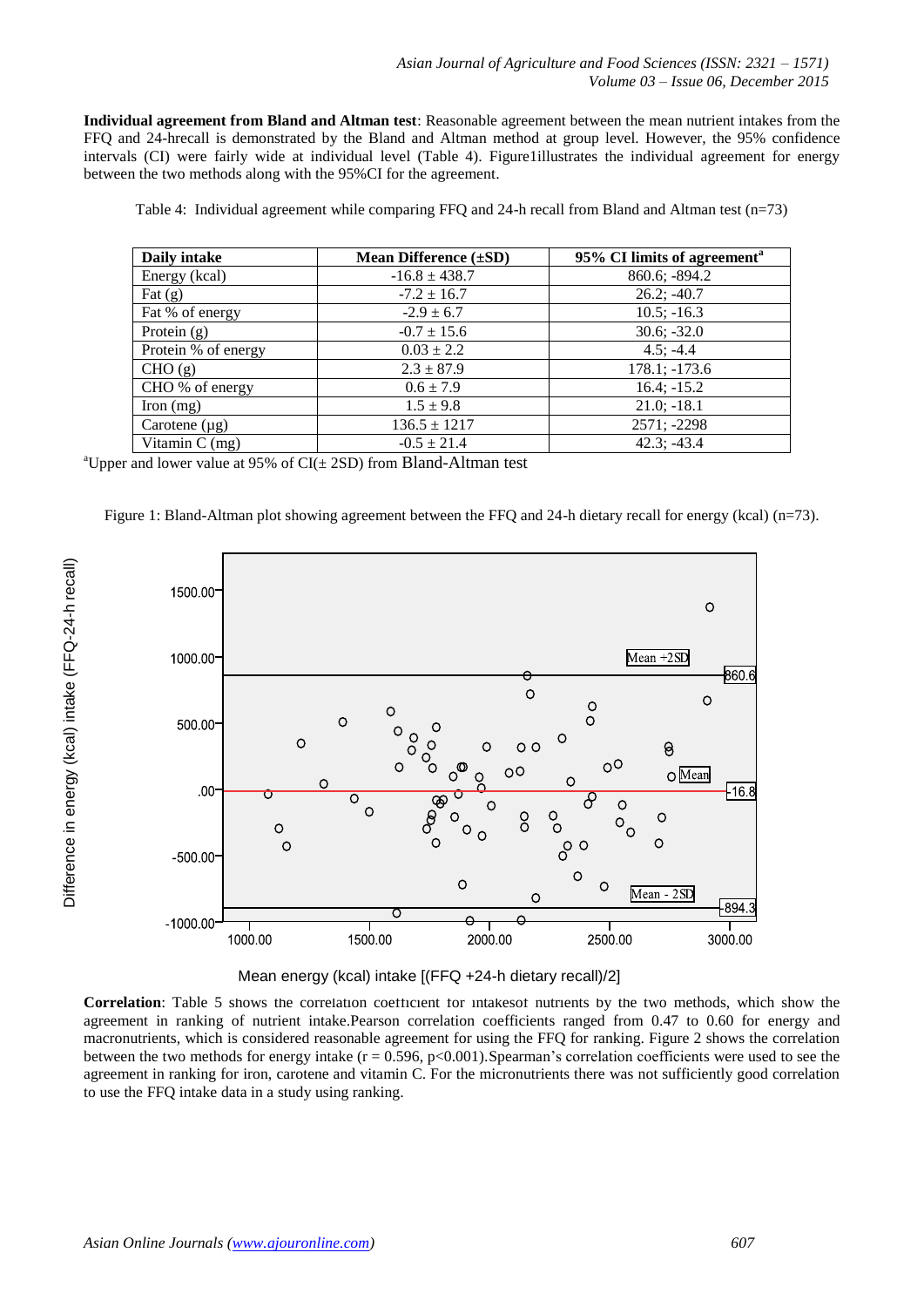| Table 5: Correlation coefficients between nutrient intake by FFQ and 24-h recall $(n=73)$ |
|-------------------------------------------------------------------------------------------|
|-------------------------------------------------------------------------------------------|

| <b>Nutrients</b> | <b>Sig</b><br>Pearson's<br>correlation<br>(p) |         | Spearman's<br>correlation<br>$(\mathbf{r})$ | <b>Sig</b><br>(p) |
|------------------|-----------------------------------------------|---------|---------------------------------------------|-------------------|
| Energy           | $(\mathbf{r})$<br>0.596                       | < 0.001 | 0.604                                       | < 0.001           |
| Fat              | 0.470                                         | < 0.001 | 0.539                                       | < 0.001           |
|                  |                                               |         |                                             |                   |
| Fat % energy     | 0.31                                          | 0.001   | 0.392                                       | 0.001             |
| Protein          | 0.547                                         | < 0.001 | 0.543                                       | < 0.001           |
| Protein % energy | 0.282                                         | 0.016   | 0.346                                       | 0.003             |
| <b>CHO</b>       | 0.543                                         | < 0.001 | 0.534                                       | < 0.001           |
| CHO % energy     | 0.358                                         | 0.002   | 0.316                                       | 0.006             |
| Iron             | 0.120                                         | 0.310   | 0.162                                       | 0.172             |
| Carotene         | 0.196                                         | 0.096   | 0.267                                       | 0.022             |
| Vitamin C        | 0.287                                         | 0.014   | 0.245                                       | 0.036             |

Figure 2: Correlation of energy intake from FFQ and 24-h recall (n=73)



#### **Repeated 24-h recall**

Twenty participants (8M and 12F) completed repeated (second) 24-h recalls and table 6 shows the differences between mean intakes of selected nutrients and the mean±SD and 95% CI for the difference between the intakesof two 24-hrecalls by the Bland and Altman method for 24-h recall. The average energy intake from the two days were not significant different (p = 0.384). Similarly, there was no significant difference in the daily intake of fat (p= 0.285), protein (p= 0.514), carotene ( $p= 0.63$ ), iron ( $p=0.093$ ) and vitamin C ( $p= 0.405$ ) between the two recalls.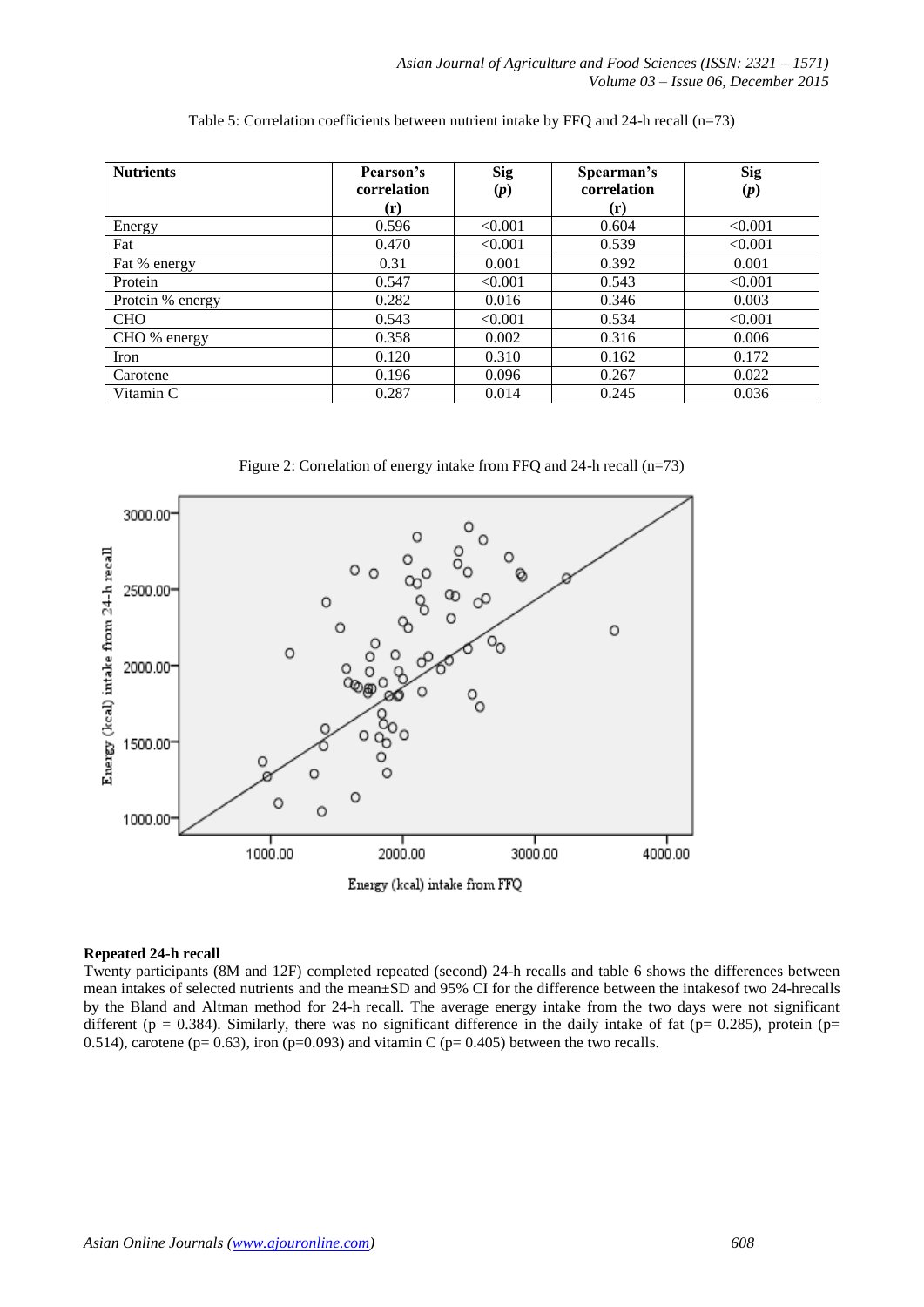| <b>Nutrients</b>      | $1st$ recall     | $2nd$ recall     | Sig diff              | Mean difference                           | 95% limits of          |
|-----------------------|------------------|------------------|-----------------------|-------------------------------------------|------------------------|
|                       | $(Mean \pm SD)$  | (Mean $\pm$ SD)  | (p)<br><b>between</b> | $(\pm SD)$ between the<br>two 24-h recall | agreement <sup>a</sup> |
|                       |                  |                  | means                 |                                           |                        |
| Energy (kcal)         | $1947 \pm 336$   | $2030 \pm 282$   | 0.384                 | $-83.1 + 416.5$                           | $750.0; -961.1$        |
| Fat $(g)$             | $35.7 \pm 18.9$  | $30.8 \pm 14.7$  | 0.285                 | $4.9 \pm 2.0$                             | $44.9; -35.0$          |
| Fat % energy          | $16.5 \pm 9.2$   | $13.3 \pm 5.2$   | 0.128                 | $3.3 \pm 9.2$                             | $21.6$ ; $-15.1$       |
| Protein $(g)$         | $62.8 \pm 16.1$  | $59.7 \pm 14.0$  | 0.514                 | $3.1 \pm 20.7$                            | $44.6; -38.4$          |
| Protein % energy      | $12.9 \pm 2.5$   | $11.8 \pm 2.3$   | 0.125                 | $1.1 \pm 3.1$                             | $7.3; -5.1$            |
| Carbohydrate (g)      | $361.8 \pm 69.0$ | $388.8 \pm 50.3$ | 0.151                 | $-27.1 \pm 80.8$                          | $134.6; -188.7$        |
| Carbohydrate % energy | $74.4 \pm 8.8$   | $76.9 \pm 6.1$   | 0.230                 | $-2.5+9.0$                                | $15.4; -20.4$          |
| Iron $(mg)$           | $14.9 \pm 7.9$   | $19.0 \pm 6.7$   | 0.093                 | $-4.2 \pm 10.5$                           | $16.84; -25.1$         |
| Carotene $(\mu g)$    | $1965 \pm 1001$  | $2118 \pm 997$   | 0.631                 | $-153.3 \pm 1403$                         | $2653; -2959$          |
| Vitamin $C$ (mg)      | $43.9 \pm 18.1$  | $48.9 \pm 18.3$  | 0.405                 | $-5.0 \pm 26.4$                           | 47.8; 57.9             |

Table 6: Difference in nutrients intake (mean  $\pm$  SD) and individual agreement from Bland-Altman test for repeated 24-h recall (n=20)

<sup>a</sup>Upper and lower value at 95% of  $CI(\pm 2SD)$  from Bland-Altman test

## **4. DISCUSSION**

This study was undertaken due to the lack of availability of a valid method to measure the dietary intake in a large-scale survey of HIV positive people in Nepal. Generally, the FFQ is considered as one of the most appropriate methods for measuring habitual dietand itis less time consuming and inexpensive method in comparison with 24-h recall and food records(Willett &Lenart, 1998).

The results of this study provide evidence that this FFQ can be used in the target population for selected applications. There was no difference in the mean or median intake between the two methods for the estimation of energy, protein, carbohydrate, iron, carotene and vitamin C intake, suggesting that the FFQ can be used to estimate group mean intakes of these nutrients in this population. Furthermore, the correlation coefficient between the methods for nutrient intakes ranged from 0.47 to 0.60 for macro nutrients which reasonable agreement (Willett &Lenart, 1998) and similar with other validation studies conducted in adult population (Bautista, Herran&Pryer, 2005;Chen *et al.*, 2004; Decarli*et al*., 1996) including studies among pregnant women (Erkkola*et al*., 2001; Wei *et al.,* 1999)but were less than 0.30 for iron, carotene and vitamin C, suggesting that the FFQ can be used to assess ranking of intake for macronutrients but not for micronutrients. Though there was good agreement in the average intake estimates for energy, protein, carbohydrate, iron, carotene and vitamin C, mean fat intake was significantly higher by the FFQ than by the reference method, the 24-h recall.

The percentage of carbohydrate contributing to the total energy intake ofthe Nepalese dietwas previously been reported to be 76%(Brown, Worth & Shah, 1968), which is similar to the values of 75% for both male and females in this study. Rice is usually eaten at least twice a day and is the main source of energy in the Nepalese dietand 57% and 60% of carbohydrate was derived from rice in 24-h recall and FFQrespectively;high fat foods are eaten very rarely(DFTQC, 2007;Dahal*et al.*, 2005; Brown, Worth & Shah, 1968). The data suggests that protein intake is satisfactory among the participants at 77% and 23% from plant and animal sources respectively, which is similar with other studies in Nepal(Brown, Worth & Shah, 1968) but the percentage of fat in the total energy intake was very low at 15% and 17% for men and women respectively(FAO, 2007), where fat contributes around 37% of energy for UK population(FAO, 2007).

In this study, we have described the process used for the development of an FFO for HIV positive people in Nepal. The food list used to develop the FFQ reflects the dietary habits of the target population so could potentially be used in other population groups,within Nepal. However,there could be slightly differences due to local food habits and cultural practicesso further testingwould be needed before use in other population groups (Teufel, 1997). However, internal migration is very common in Nepal, with migration towards urban areasfor employment, good education and access tomedical facilities(CBS, 2003). When people migrate they bring their regional food and dietary habits. Hence there are similarities in dietary pattern across the country though they have different culture and beliefs (Dahal*et al*., 2005;CBS, 2003).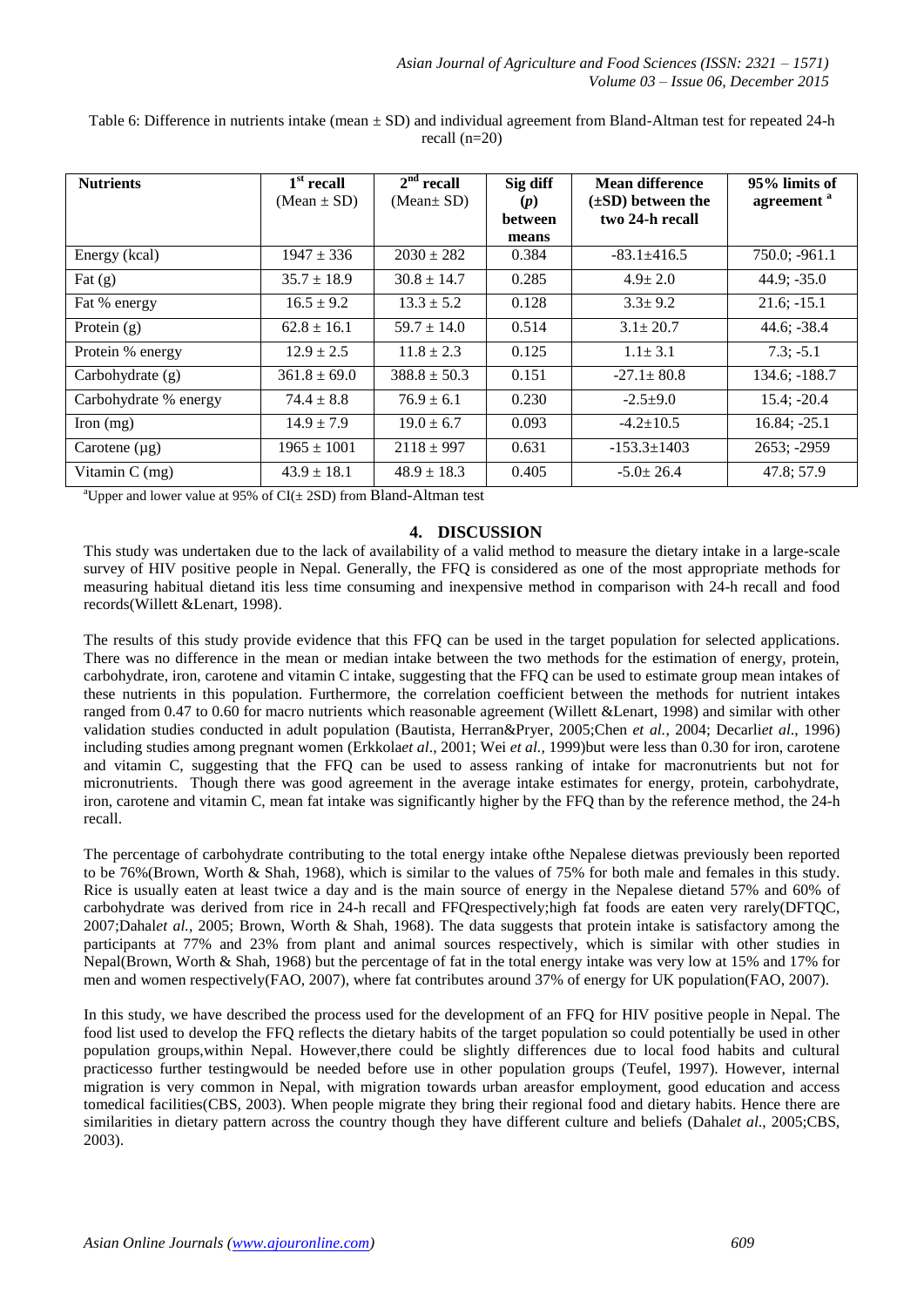The strengths of this study lie in the setting and design. This was a population-based cross-sectional study which is, to our knowledge, isthe first validation study of a FFQdeveloped for Nepal. Representation of both sexes was satisfactory and there was a wide age range in the participants.Wherever possible Nepalese food tables were used for the nutrient composition database. Bearing in mind the importance of regional food composition databases(FAO, 2007;FAO, 2004), alternative food composition data was taken from Indian tables in the first instance, with UK data used only for foods considered likely to be similar in UK and south Asia. Similarly, the unit and portion size was finalised based on Nepal, India and UK references and double checked with measurements made in the field. Other nutrients could not be estimated due to the lack of local food composition data, but could be added if data were to become available in the future.

A limitation of this study was that only one 24-h recall was used as a reference method for comparison with the FFQ. The repeated 24-h recall in 20 participants suggested that there was little day-to-day variation in energy and macronutrient intake in this population at group level. However, there was substantial variation in the mean intake of diet at individual level, as shown by the wide 95% limits of agreement (Table 6). Consequently, the single recall should have been a reasonable estimate of habitual intake at group level but more days of 24-h recall records in the reference method would have been given a better estimate of habitual intake of each individual and increased the correlation between energy and nutrient intakes by the FFQ and the reference method.

Fat intake was slightly higher in 24-h recall than in the FFQ in this population. A possible reason for this maybe that interviews were scheduled in towns where the clinic or ART centers were based and participants' from rural may have travelled a long distance to attend the clinic and consequently they may have eaten more high-fat foods, which are luxury items, then in their usual diet. Similarly, some of volunteers were completing residential training in the center for few days during the current study and they might have had meat and special foods during that time.

After the completion of validation study basedona combination of participant feedback and the author's practical experience in the field,minor amendments were made to the questionnaire. The food list was presented without any food groupheadingsin an order, whichreflected the timing of food consumption over the day and the frequency of food intake.Other suggestions (for example; local name of foods, potion size and unit) from study participants about the FFQ were incorporated to make the questionnaire easier to use in future studies of nutrition in PLHA in Nepal.

In conclusion this new FFQ can estimate the group mean intake for energy, protein,carbohydrate, iron, carotene and vitamin C in this population.The questionnaire could be adapted for use in other groups, e.g. general population, children or adultsin Nepal, though further validation in each group would be required. The FFQ could also be extended to include new foods and other nutrients if reliable local food composition data becomes available. Furthermore, the process of development and validation of FFQ could be used in other lower and middle income countries.

# **5. LIST OF ABBREVIATIONS USED**

FFQ: Food Frequency Questionnaire; BMI: Body Mass Index; HIV: Human Immune Deficiency Virus; AIDS: Acquired Immune Deficiency Syndrome; ART: Anti-Retroviral Treatment; PLHA: People Living with HIV/AIDS; WHO: World Health Organization; M: Male; F: Female; SD: Standard Deviation; CI: Confidence Interval.

# **6. COMPETING INTERESTS**

All authors declare that they have no conflict of interest.

# **7. AUTHORS CONTRIBUTION**

DU was main designer of this project and wasresponsible for the field work. JK supervised the development of the nutrient database, nutrient analysis and advised on the statistical analysis. PS and JT advised on the protocol for recruitment and field work. GMcN conceived the study and advised on all stages. All the authors were involved in the preparation and revision of the manuscript and read and approved the final version.

## **8. ACKNOWLEDGEMENTS**

The authors would like to thank the all participants in this study and all the organizations (Youth Vision, Putalisadak, Kathmandu; Crisis Care Centre, Youth Vision, Sanepa, Lalitpur; Sakriya Plus, Banepa, Kavrea; SNEHA Samaj (Crisis Care Centre), Jhamsikhel, Lalitpur; AIDS Health Foundation Teku Hospital, Kathmandu; Lawa Kush, Bhadrapur, Jhapa and Sparsha, Damak, Jhapa) who assisted with recruitment, without whose valuable time and kind cooperation this study would not have been completed.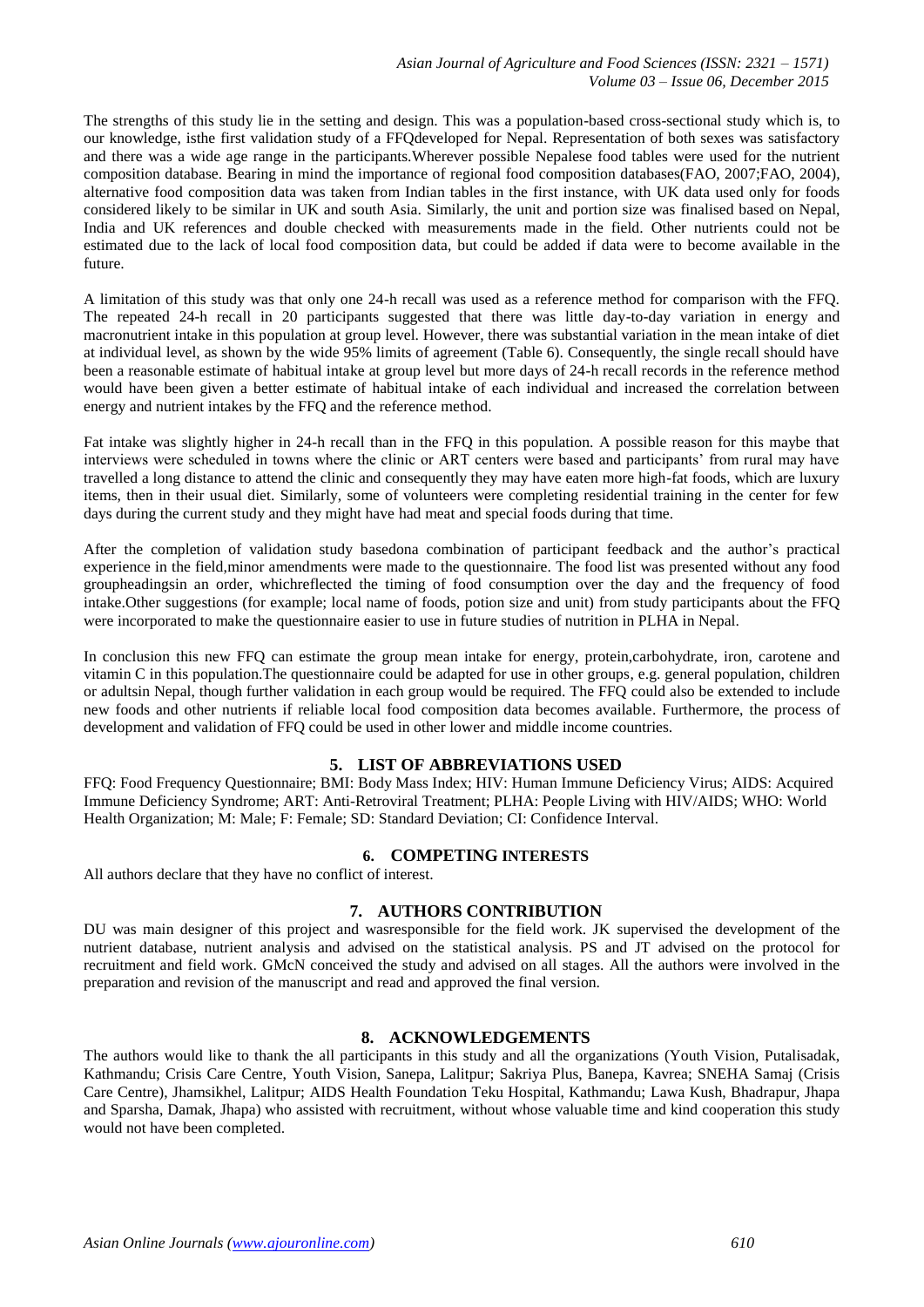## **9. REFERENCES**

- Balarajan, Y., &Villamor, E. (2009). Nationally representative surveys show recent increases in the prevalence of overweight and obesity among women of reproductive age in Bangladesh, Nepal, and India. *The Journal of nutrition, jn-109*.
- Bautista, L. E., Herrán, O. F., &Pryer, J. A. (2005). Development and simulated validation of a food-frequency questionnaire for the Colombian population. *Public health nutrition, 8(02), 181-188.*
- Bharathi, A. V., Kurpad, A. V., Thomas, T., Yusuf, S., Saraswathi, G., &Vaz, M. (2008). Development of food frequency questionnaires and a nutrient database for the Prospective Urban and Rural Epidemiological (PURE) pilot study in South India: methodological issues*. Asia Pacific journal of clinical nutrition, 17(1), 178-185*.
- Bland, J., & Altman, D. (1986). Statistical methods for assessing agreement between two methods of clinical measurement. *The lancet, 327(8476), 307-310.*
- BROWN, M. L., WORTH, R. M., & SHAH, N. K. (1968). Health Survey of Nepal Diet and Nutritional Status of the Nepalese People. *The American journal of clinical nutrition, 21(8), 875-881.*
- Cade, J., Thompson, R., Burley, V., & Warm, D. (2002). Development, validation and utilisation of foodfrequency questionnaires–a review. *Public health nutrition, 5(04), 567-587.*
- Campbell, V. A., &Dodds, M. L. (1967). Collecting dietary information from groups of older people. *Journal of the American Dietetic Association, 51(1), 29*.
- CBS (Central Bureau of Statistics) (2003). Population monograph Nepal, Kathmandu, Nepal
- CFTRI (Central Food Technological Research Institute) (1981). Balanced diet and nutritive value of common recipes. Mysore, India.
- Chen, Y., Ahsan, H., Parvez, F., & Howe, G. R. (2004). Validity of a food-frequency questionnaire for a large prospective cohort study in Bangladesh. *British journal of nutrition, 92(05), 851-859.*
- Chiplonkar, S. A., &Agte, V. V. (2007). Extent of error in estimating nutrient intakes from food tables versus laboratory estimates of cooked foods. *Asia Pacific journal of clinical nutrition, 16(2), 227.*
- Dahal, N. R., Karki, T. B., Swamylingappa, B., Li, Q., &Gu, G. (2005). Traditional foods and beverages of Nepal—a review. *Food Reviews International, 21(1), 1-25*.
- Davies, J., & Dickerson, J. (1991). Nutrient content of food portions. Royal Society of Chemistry, Information Services.
- Decarli, A., Franceschi, S., Ferraroni, M., Gnagnarella, P., Parpinel, M. T., Vecchia, C. L., ...&Giacosa, A. (1996). Validation of a food-frequency questionnaire to assess dietary intakes in cancer studies in Italy results for specific nutrients*. Annals of epidemiology, 6(2), 110-118.*
- DFTQC (Department of Food Technology and Quality Control) (2004). Nutrition in Nepalese food. Ministry of Agriculture and Cooperatives; Babarnahal, Kathmandu, Nepal.
- DFTQC (Department of Food Technology and Quality Control) (2007). Food composition table. Ministry of Agriculture and Cooperatives, Babarnahal, Kathmandu, Nepal.
- Erkkola, M., Karppinen, M., Javanainen, J., Räsänen, L., Knip, M., & Virtanen, S. M. (2001). Validity and reproducibility of a food frequency questionnaire for pregnant Finnish women. *American journal of epidemiology, 154(5), 466-476*.
- FAO (Food and Agriculture Organization) (2004). The state of agriculture commodity markets. Available on ftp://ftp.fao.org/docrep/fao/007/y5419e/y5419e00.pdf; access on 09072012.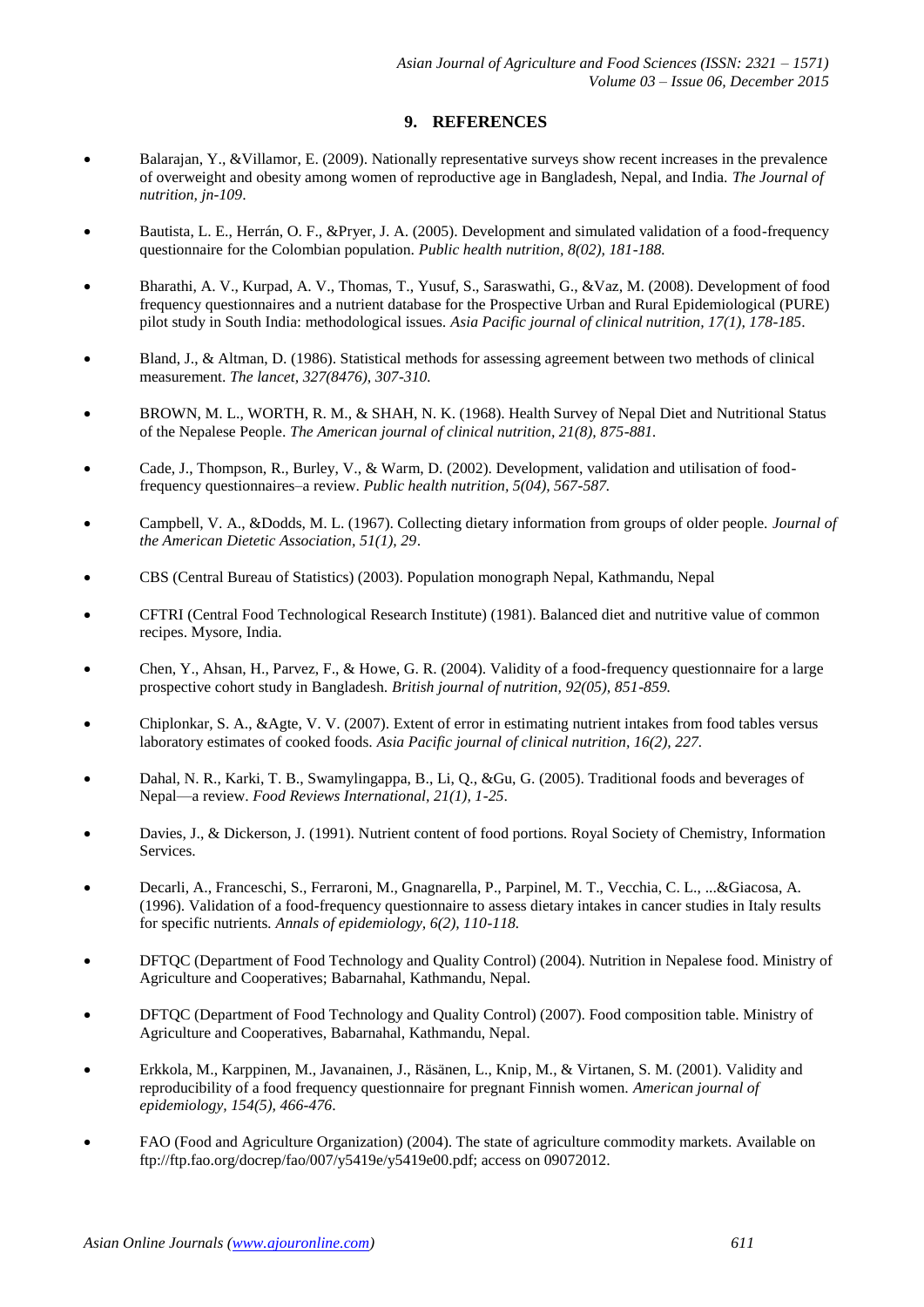- FAO (Food and Agriculture Organization) (2007). Food balance sheet Nepal. Available on http://faostat.fao.org/site/368/DesktopDefault.aspx?PageID=368#ancor access on 09072012.
- Friis, H. (2006). Micronutrient interventions and HIV infection: a review of current evidence. Tropical medicine & international health, 11(12), 1849-1857.
- FSA (Food Standard Agency) (2002). Food portion size; 3rd edition, London, UK.
- Gibson, R. S. (1990). Principles of nutritional assessment: food consumption of individual. Oxford university press.
- Gopalan, C., Sastri, B. R., Balasubramanian, S. C., & National Institute of Nutrition (2007). Nutritive value of Indian foods. National Institute of Nutrition, Indian Council of Medical Research, Hyderabad, India.
- Hirai, K., Nakayama, J., Sonoda, M., Ohno, Y., Okuno, Y., Nagata, K., Tamura, T., Sakya, H.N., & Shrestha, M.P. (1993). Food-Consumption and Nutrient Intake and Their Relationship among Nepalese. *Nutrition Research, 13 (9), 987-994.*
- McCance, R. A., &Widdowson, E. M. (2006). The composition of foods. Med. Res, Council Spec. Rep. Ser. 297; 6th revised edition of Spec. Rep. No. 235.
- NCASC (National Centre for AIDS and STI Control) (2014). Country Progress Report on HIV/AIDS Response, Kathmandu, Nepal.
- Ohno, Y., Hirai, K., Sakata, S., Shimizu, S., Akai, Y., Ogoshi, K., ... & Shrestha, M. P. (2005). Food consumption and serum nutritional status of people living in the Kathmandu valley in Nepal*. Environmental health and preventive medicine, 10(2), 78-85.*
- Ohno, Y., Hirai, K., Sakata, S., Shimizu, S., Akai, Y., Ogoshi, K., ... & Shrestha, M. P. (2006). Nutritional status of people living in Dzong village, in the northern mountainous area of Nepal. *Asia-Pacific journal of public health/Asia-Pacific Academic Consortium for Public Health, 18(3), 20-29.*
- Ohno, Y., Hirai, K., Sato, N., Ito, M., Yamamoto, T., Tamura, T., & Shrestha, M. P. (1997). Food consumption patterns and nutrient intake among Nepalese living in the southern rural Terai region. Asia Pacific journal of clinical nutrition, 6, 251-255.
- Opsomer, J. D., Jensen, H. H., & Pan, S. (2003). An evaluation of the US Department of Agriculture food security measure with generalized linear mixed models. *The Journal of nutrition, 133(2), 421-427*.
- Pandey, D., Bhatia, V., Boddula, R., Singh, H. K., & Bhatia, E. (2005). Validation and reproducibility of a food frequency questionnaire to assess energy and fat intake in affluent north Indians. *National Medical Journal of India, 18(5), 230*.
- Pasricha, S., Rebello L., M., & National Institute of Nutrition (1982). Some common Indian recipes and their nutritive values. National Institute of Nutrition, Indian Council of Medical Research, Hyderabad, India.
- Roumelioti, M., &Leotsinidis, M. (2009). Relative validity of a semiquantitative food frequency questionnaire designed for schoolchildren in western Greece. *Nutr J, 8(8), 1-5.*
- Saleheen, D., Zaidi, M., Rasheed, A., Ahmad, U., Hakeem, A., Murtaza, M., ...&Danesh, J. (2009). The Pakistan Risk of Myocardial Infarction Study: a resource for the study of genetic, lifestyle and other determinants of myocardial infarction in South Asia. *European journal of epidemiology, 24(6), 329-338.*
- Shahar, D., Fraser, D., Shai, I., &Vardi, H. (2003). Development of a food frequency questionnaire (FFQ) for an elderly population based on a population survey. *The Journal of nutrition, 133(11), 3625-3629.*
- Sudo, N., Sekiyama, M., Maharjan, M., &Ohtsuka, R. (2005). Gender differences in dietary intake among adults of Hindu communities in lowland Nepal: assessment of portion sizes and food consumption frequencies. *European journal of clinical nutrition, 60(4), 469-477.*